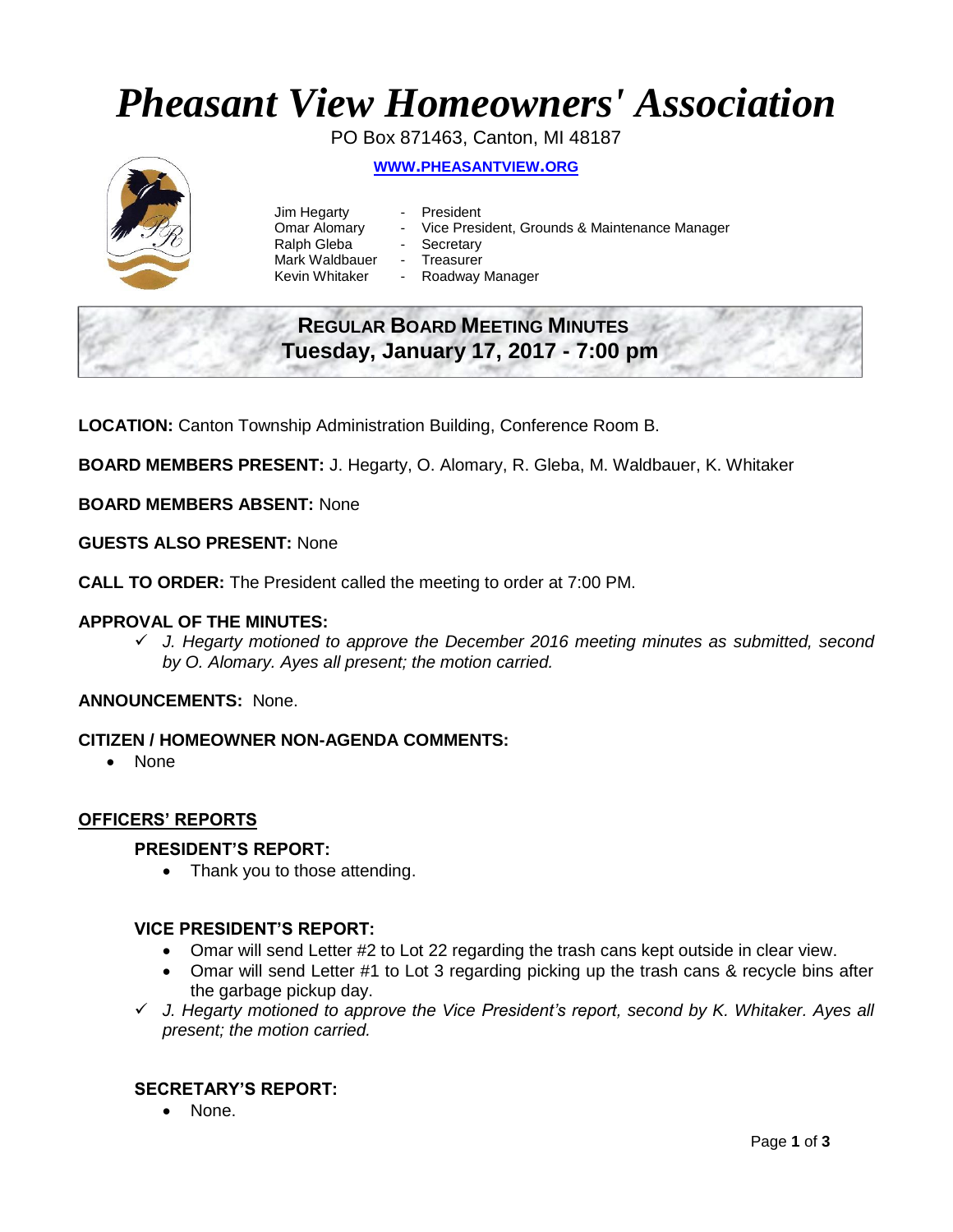#### **TREASURER'S REPORT:**

• No news on the sale of Lot 110.

The Officers agreed on the 2017 budget. Mark will send the updated budget to the Board.

- *J. Hegarty motioned to approve the 2017 Budget as amended, second by R. Gleba. Ayes all present; the motion carried.*
	- We need to get the 2017 Annual Dues assessment in the mail the week of January 24, 2017. The Board reviewed two different versions of the annual assessment invoice letter and agreed to send the one without the mailbox reference as this will come in a future communication.
- *R. Gleba motioned to approve the Treasurer's report, second by O. Alomary. Ayes all present; the motion carried.*

## **DIRECTOR and COMMITTEE REPORTS**

#### **ROADWAY MANAGER'S REPORT**:

- Kevin attended his first meeting as the PRRMA Roadway Manager on Jan  $10<sup>th</sup>$ . Focus was on the 2017 road construction. Spalding Decker attended the PRRMA meeting and will be in charge of issuing out the RFQ to the contractors, reviewing the responses and sending out the final award. They would like to commence work in April. Southwick has been added to the quote.
- There will be sidewalk and curb work and damage to the irrigation system is expected. All complaints must be filtered through Bill Serchak.
- The last 6 LED lights have been ordered and are expected to be installed in early spring. The lights illuminating the monuments will NOT be replaced at the time.
- PRRMA sweeps the streets twice a year, typically in April and October.

#### **ARCHITECTURAL REVIEW COMMITTEE:**

• No new requests were received this past month.

#### **SUBDIVISION COMMUNICATION COORDINATOR'S REPORT:**

• None

## **ACTION ITEM REVIEW:**

#### **OLD BUSINESS:**

 Kevin distributed the latest mailbox plan to the members of the Board, which has the mailboxes more evenly distributed throughout the subdivision. Kevin also drafted a proposed letter to our neighbors and sent it to the Officers prior to this meeting for their comments. The initial response was that we need more detailed definition on the exact mailbox type and location prior to sending the letter.

#### **NEW BUSINESS:**